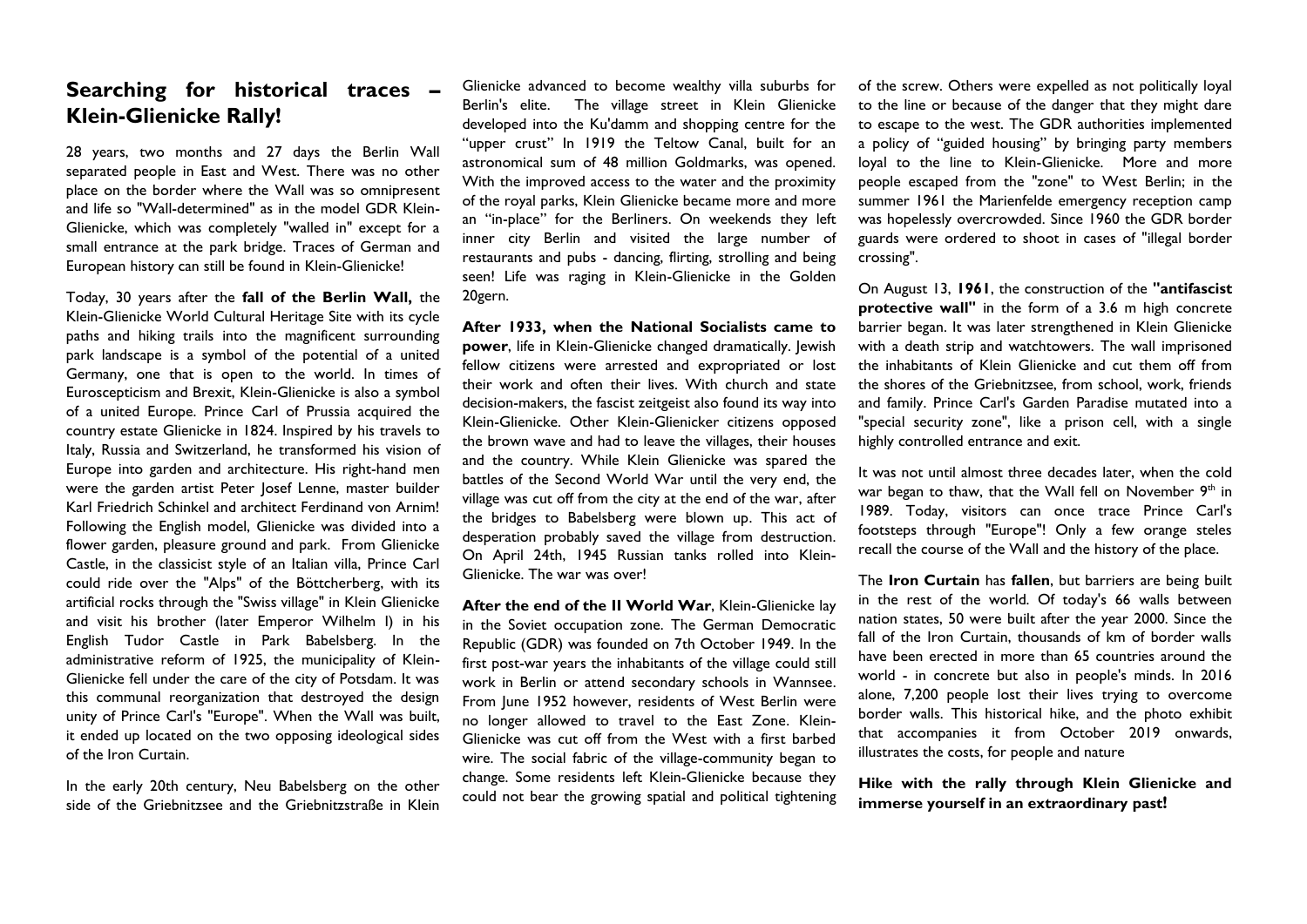# **Start und Ende at Wartmann's Café**

*The rally runs clockwise through a part of Klein-Glienicke. Just follow the numbers from 1 to 18! Stop at each point of the map that is indicated with a number and read the short text provided. The questions can be answered with some attention to detail and on the basis of the provided hints. The rally leads you in a circle back to Wartmann's Café You will find a document with the correct solutions in a separate box when you return!* 

**1.** After the wall was build the **park bridge** was the only entrance into the enclave Klein Glienicke. A red and white striped barrier guarded by border guards with loaded submachine guns was the face of the model GDR. Klein Glienicke village was surrounded by a double wall. On the Potsdam side, the crossing was secured by an observation tower. Every craftsman who came for repairs to Klein-Glienicke, every visitor to the cemetery and social workers were accompanied during their work by two, armed border guards. As a result, some craftsmen refused to make repairs in Klein-Glienicke. Every movement through the checkpoint was meticulously noted by the border guards. For each visit an application had to be made which often lasted weeks or was often rejected.

*Question: What did visitors need to enter Klein Glienicke during the Wall period? (the solution is hanging at the end of the bride-railing on the right)*

**2.**In the 1920s the **Bürgerhof** was the most splendid restaurant in Klein Glienicke! With more than 100 waiters serving the guests on weekends, it was one of the largest garden restaurants in Europe. After the Wall was built, the house was declared a forbidden zone and the old trees were felled to prevent escape attempts. A

double wall with a death strip was erected directly on the shore. On 15.01. the Bürgerhof Hotel, including all the furniture inside, was blown up. Only the standing beer hall, in which 500 people lived at the time of the blasting, remained standing.

*Question: Which relic of the GDR security systems still towers high above the parking lot of the beer hall on the left side?*

**3.** After 1945, 10 **Swiss houses** stood in Klein Glienicke. They were built between 1863 and 1867 at the request of Prince Carl, the brother of Prussian King Friedrich Wilhelm IV. They were designed by court architect Ferdinand von Arnim, certainly according to the ideas of the prince, who returned enthusiastically from his travels to Valais and Wengen. On your walkthrough Klein Glienicke count the Swiss houses that survived the destruction during the construction of the Wall.

#### *Question: How many of the Swiss houses that were built in the 19th century are still standing?*

4. Next to the Swiss house with the workshop of the violin maker Muthesius is another historical building. In 1906, master carpenter Blume would probably have shaken his head in disbelief if he had learned, that only 40 years later his recently opened **"Havelschlösschen"** would be surrounded with barbed wire and a wall – preventing the many weekend visitors from Berlin to enjoy themselves! The ones that remained were the Klein Glienicker, who in turn had to be supplied with more than café, tea and beer. A lettering on the front of the house has been preserved from the Wall period and illustrates the new purpose of the former Havel Castle. *Question: Which word is written on the front of the house?*

**5.** The increasingly claustrophobic situation in Klein Glienicke after the Wall was built and the difficulty in maintaining a normal social life led some inhabitants of Klein Glienicke to plan for their escape to the West. Some young men paid for this desire with their life, like Horst Körner. Some managed to escape like two families, whose house was directly next to the wall in front of the hunting castle. After their escape the house was demolished. The property remained empty.

*Question: How long was the tunnel the two families dug for their escape from Klein Glienicke to West Berlin with a shovel for children and a spade without a handle?* 

**6.** The **chapel Klein Glienicke** was built in 1880/81 under Emperor Wilhelm I and Prince Carl of Prussia for the community of the former village. With the building of the Wall and the declaration of Klein-Glienicke as a restricted area, the tradition of playing music together, accompanied by the church organ came to an unceremonial end. The number of church members of Pastor Joachim Strauss continued to decrease, but church services were still held from time to time and makeshift repairs to the chapel were carried out. After 1977, however, the building was finally left to its own devices and fell into decay. Only after the fall of the Wall the chapel "this gem of Märkischer Neugotik" restored to its original beauty. In addition to the loss of parishioners, there was another reason why since the beginning of the 70s the church in Klein Glienicke could not anymore be maintained.

**Question: What happened during the roof repair on 7 May 1965?** *(The solution can be found in the at the fence in front of the church)*

**7.** After the construction of the wall the **cemetery** in Klein Glienicke was located right at the border wall. The row of trees at the end of the cemetery, in front of Berliner Straße illustrates the course of the Wall, for which graves of children had to make way. The location of the cemetery directly at the Wall made it difficult to guard for the border troops. To prevent potential fugitives to hide behind the gravestones, many of those were knocked over. The wall not only separated the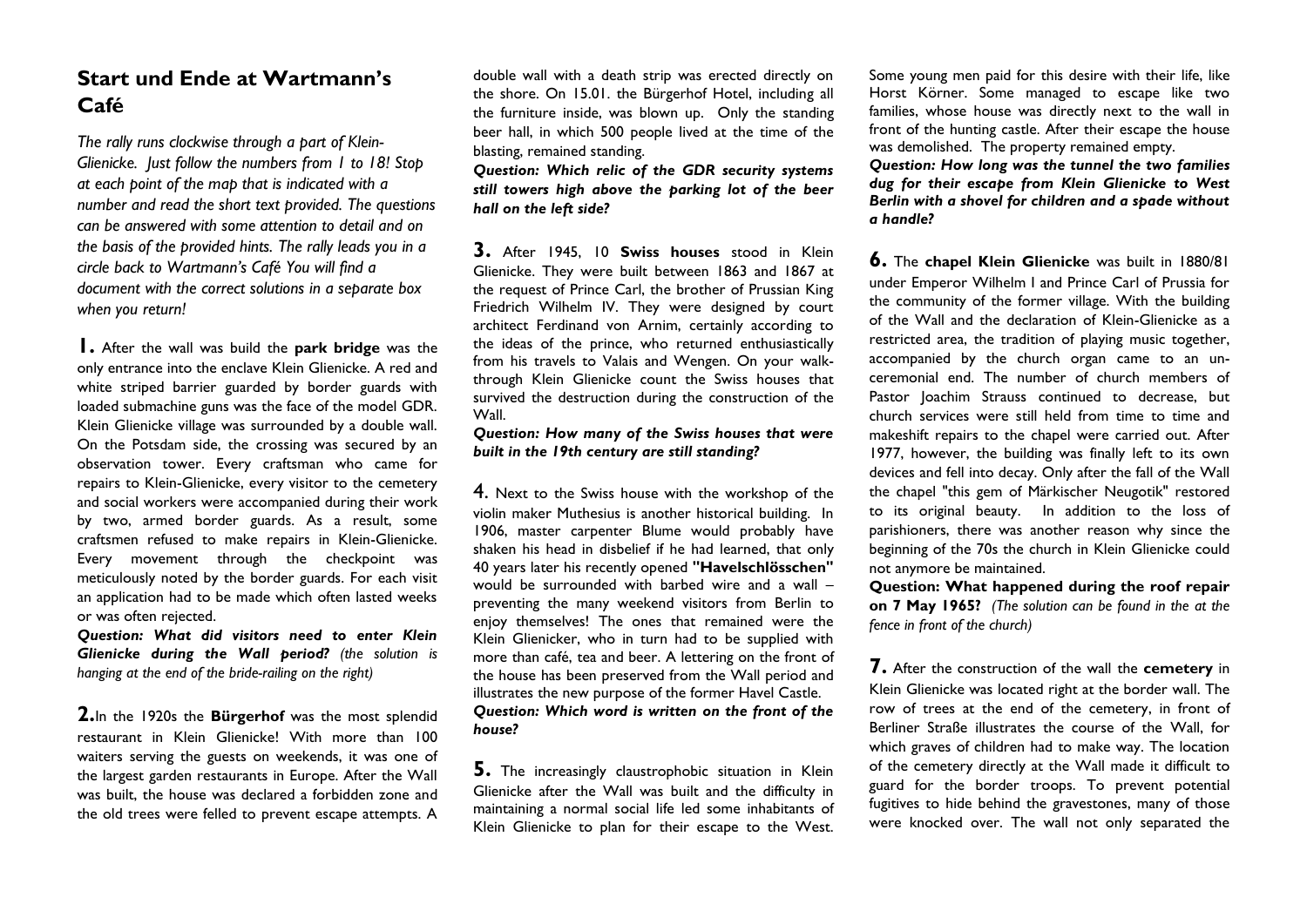living from each other, but also the dead and their relatives. Visits were only possible with the prior permission of the Potsdam City Council (Department of the Interior).

*Question: After the Wall was built, what did relatives need to look after and visit their families' graves? (You will find the answer at the photo in front of the newly planted laurel tree behind the wooden bell tower at the entrance).* 

**8.** Border guards were always assigned to work in pairs - "trust is good, control is better". Guarding was often a bleak affair for the men of the GDR border units, and some border guards "kept records" of the remaining days. On the wooden bell tower of the cemetery, carvings testify to the guards longing for the end of their military service. EK 127 +h (release candidate - 127 days/hours). Some border guards also dreamed of their beloved and immortalized their love affair with a pocketknife.

*Question: What was Karl's sweetheart's name?* 

**9.** In the Klein Glienicke cemetery, many **famous contemporaries** found their last rest. Among others the philanthropist Wilhelm von Türk. Following in the footsteps of the Swiss educational reformer Pestalozzi, Wilhelm von Türk, after moving to Potsdam in 1817, founded an orphanage, a teacher's seminar, a higher civic school and a building trade school. The "Türksche Schwimmanstalt" on the Havel for "physical training" also goes back to his initiative.

*Question: What biblical quotation underlies Turk's philanthropic efforts? (Look for the gravestone of Wilhelm von Türk with its distinct golden writing)*

**10. Ulla Linow-Wirth** was a post office clerk and lived in Klein Glienicke. In order to keep her head above water in the difficult post-war years, she began a career that led to her self-employment in the 50s. After the Wall was built, she commuted every day between Klein-Glienicke and Potsdam city centre. For her, the regulations governing the issue of a passport made life in the enclave particularly difficult. Fortunately, she had a bungalow outside Klein-Glienicke in which her entire social life took place for almost three decades of the Wall. In 2011 she was buried at Klein Glienicke Cemetery.

*Question: What "healing profession" did Mrs. Ulla Linow-Wirth have?*

**11.** The 20 **allotment gardens** of Klein Glienicke were created after the First World War from the kitchen garden of the Glienicke hunting castle. The Berlin Wall was built in 1961 directly behind the allotment gardens on the slope. The wall had to give way to one of the Swiss houses after a family jumped from its balcony directly into the arms of the western border guards - and fled the republic. Today it is replaced by a modern "Schweizerhaus". After the fall of the Berlin Wall, the allotment gardeners escaped an impending sale to speculators when Klein Glienicke was declared a World Heritage Site in 1990.

*Question: Which (artificial) relic of the "Swiss mountains" of Prince Carls can still be seen on the right in front of the "modern Swiss house"?* 

**12.** After the 13th of August 1961, the construction of the Berlin Wall also began in Klein-Glienicke. Within a short time, the village was completely surrounded, 360 degrees, with a wall, and was accessible only over the park bridge. The Enver Pascha bridge, which had connected Klein Glienicke with Babelsberg until 1945, had been destroyed in the last war weeks of 1945. In the course of the years the Wall was further developed into a border security installation. A 24 h illuminated death strip was added, and a second inner wall was built. The border guards needed free view to shoot. Approximately 40 houses fell victim to the wall. KleinGlienicke also called the "appendix of the GDR" because of its narrowness, its complete closure by the wall – accessible only through one checkpoint. At this narrow point two double walls met, leaving only a narrow cobble stone road of 11m in the middle. No wonder that some Klein Glienicker were infected by the "wall disease" – a psychological disorder and depression resulting from the stress associated with "being walled in ". Stop at the small wood information stand and look up into the dead-end street (through what used to be the narrowest part of the GDR).

*Question: What was the important function of the building at the end of the cul-de-sac during the Wall era?* 

**13.** The **persecution and systematic murder of Jews** also did not stop at Klein Glienicke. Otto Lipmann, the founder of the first Institute for Applied Psychology in Europe, who lived with his family in Wannseestraße 9, lost his teaching position shortly after the NSDAP took power, in April 1933. The Institute of Applied Arts was ransacked by the Nazis, material confiscated and destroyed. Otto Lipmann was devastated by this complete destruction of his life's work; he died a few months later. His family that still managed to leave Nazi Germany in time, today is scattered all over the world. **Question: To which account was the purchase** 

**price of the Lipmann family house paid in 1937? (You will find the answer on the wood information stand above Wannseestraße 9)**

*14. Fritz Hirschfeld*, who was chairman of the Potsdam Labour Court from 1927 to 1933, and his wife Grete, lived at Griebnitzstraße 8. His military honours from the First World War did not prevent his arrest, the plundering of his family wealth through the "Reich Flight Tax", his expulsion and final deportation (and presumable death) to a concentration camp. His terminally ill wife remained behind, too weak for the